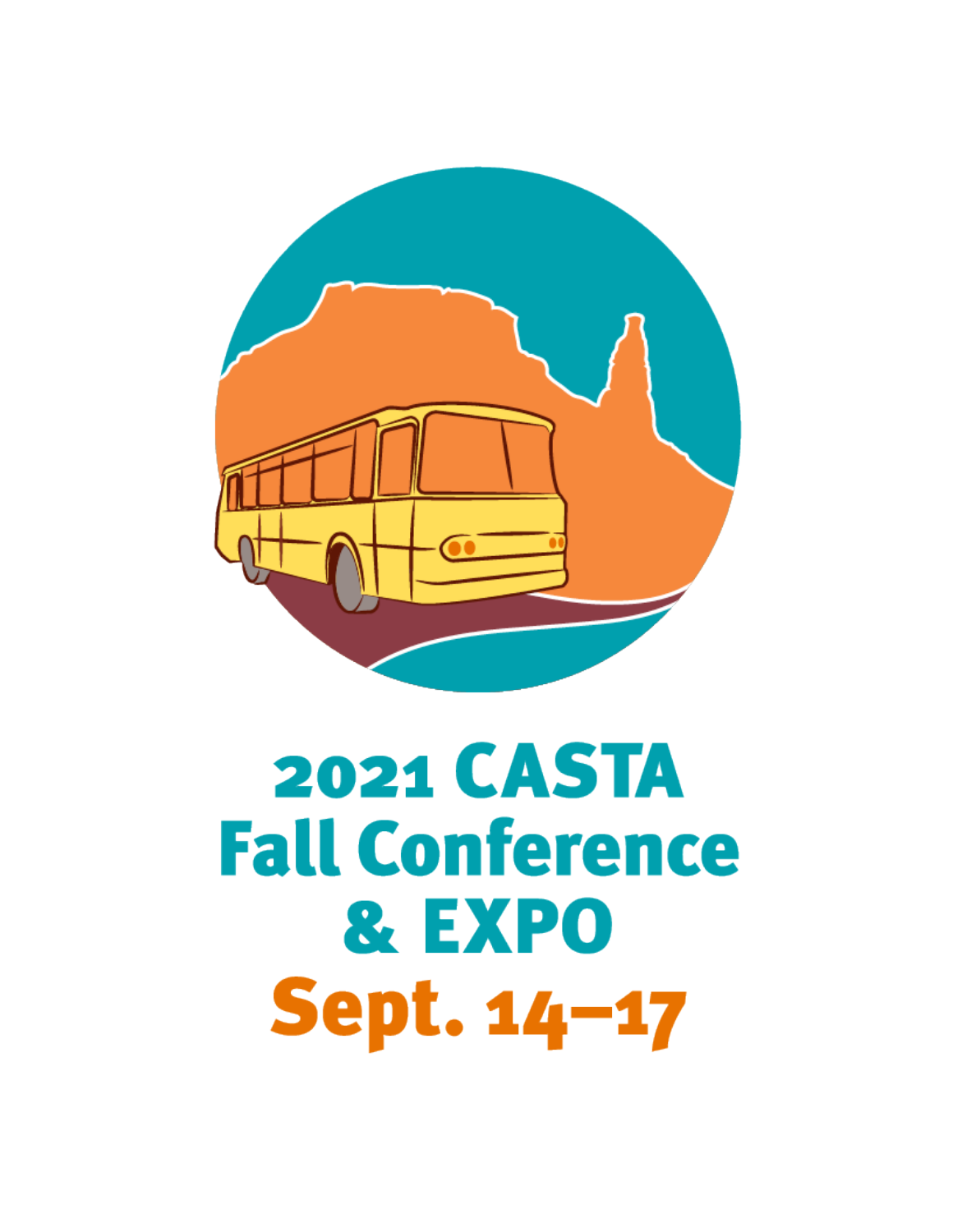## Tuesday, September 14th

Check-In Open 11:00 AM | Location: Atrium

#### Board Meeting 8:00AM - 11:00AM

#### Emerging Leaders Luncheon & Workshop

11:00AM - 1:00PM | Location: Colorado 1

Join us as we delve into the fascinating world of Myers-Briggs and explore your personality type, strengths and preferences. Participants will fill out the Myers-Briggs Personality Type Indicator inventory before the conference so that our expert can guide you through the interpretation of your personality type and what it means to you as a leader. Didn't get an invitation but would like to participate? Contact Joey Parks (josephp@ coloradotransit.com) to find out how to join CASTA's Emerging Leaders group. \*Invitation Only\*.

Sponsored by:



Golf Tournament 12:00PM - 5:00PM | Redlands Golf Course

#### Colorado Mobility Action Coalition (CMAC) Meeting

#### 1:00PM - 3:00PM | Location: Whitewater

Bimonthly Committee Meeting for CMAC members to discuss the CMAC Action Plan, membership, and new business. CMAC provides an effective support network for anyone in Colorado who works in Mobility Management and coordination. The group aims to promote mobility needs, issues, and accomplishments through education and awareness. All are welcome to attend this meeting.

#### ZEVTec + Funding

1:00PM - 3:00PM | Location: Kannah Presenter: Mike King, CDOT; Lauren Skiver, SunLine Transit Agency

Join us for an informative discussion on ZEVs and where the funding and technology is moving. We'll kick off the session with an update on the current federal and new state funding streams for ZEVs and the associated infrastructure. While they may not have all the answers, panelists will give you a feel for the direction things are moving. We will also host a local agency representative who has done a recent procurement to share about their experience as well as tips and tricks in the procurement and contracting process for ZEVs. Then we'll spend some time hearing about the future of hydrogen in Colorado and a case study from an agency already using hydrogen in Southern California.

#### Defensive Driving for Transit Operators Certification (DDTOC) Trainer Certification Course 1:00PM - 5:00PM | Location: Plateau/Dominguez Presenter: Dawn Block, City of La Junta.

Become certified to teach the CASTA Defensive Driving Course. This workshop will cover the content of the driver course and training techniques for instructing defensive driving to transit professionals. You'll learn how to teach the CASTA Defensive Driving for Transit Operators course through scenario based instruction, and using specific concerns related to your agency.

Participants will learn to recognize both potential and immediate driving hazards and how to avoid traffic violations and collisions in a variety of driving conditions, and develop a personal plan for making safe and responsible driving decisions.

#### Transit 1 - The Foundations

(2-day course, 16 hours of instruction) 1:00PM - 5:00PM | Location: Escalante/Adobe Presenter: Robert Lynch, SURCOM

This course provides new transit managers with a base of information and resources to assist in navigating through the maze of transit management responsibilities. For those who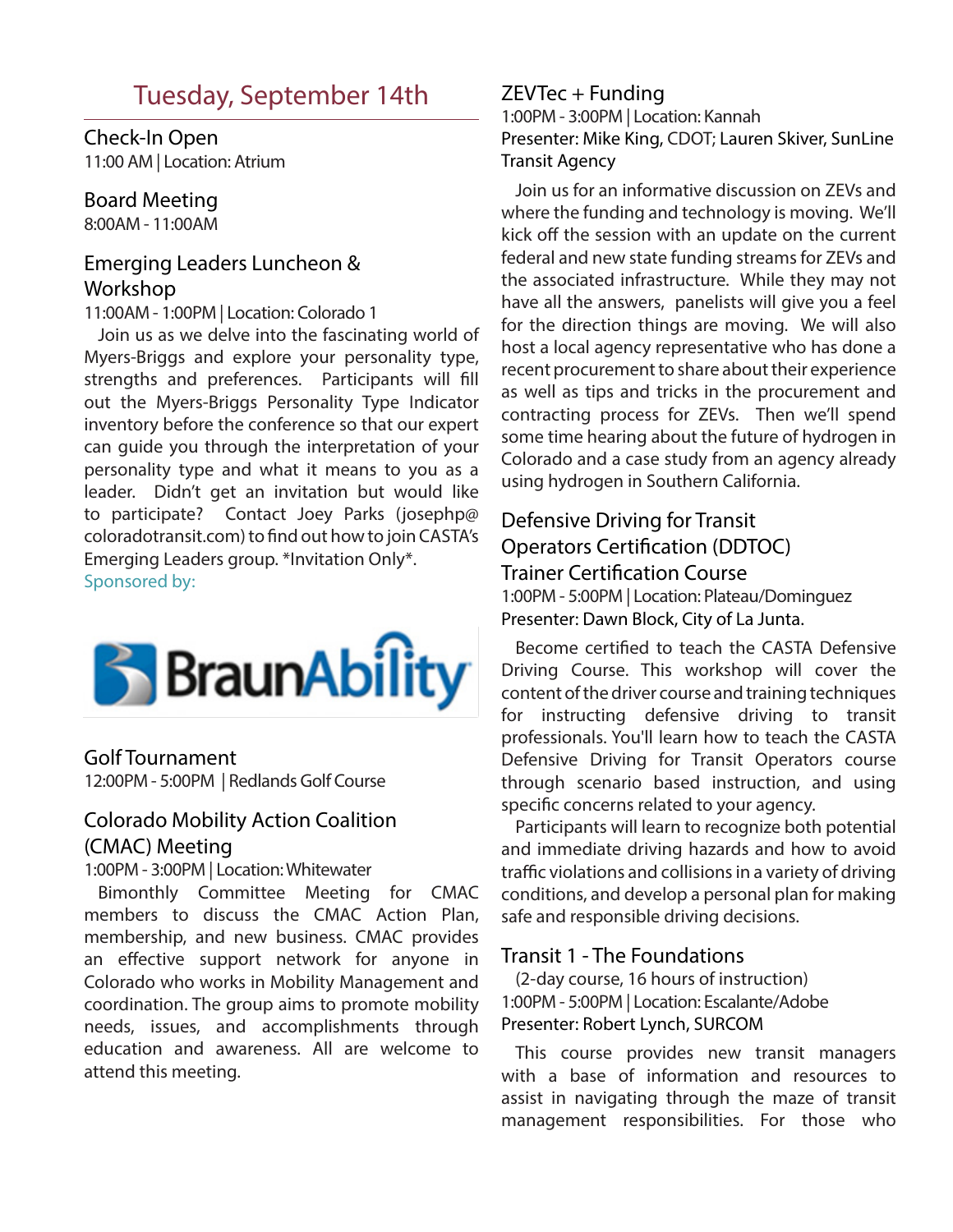have managed programs for a number of years, it provides exposure to key elements of management and transit program assessment that previously you may not have taken the time to address or implement.

This course is broken into individual modules which cover: Introductory Human Resources; Vehicle and Facility Maintenance Programs; Safety and Risk Management; General Administration for Transit Agencies; Financial Management and Introduction to the Federal Transit Administration.

#### All Coffee Breaks Sponsored by:



#### Coordinating Council Development 3:15PM - 5:00PM | Location: Whitewater Presenter: Angel Bond, Boulder County

Facilitating and participating in groups,

committees, and councils can be hard. Join us for an informative presentation and discussion around group dynamics and how you can make your group more productive or maintain the great motivation your group is experiencing right now.

#### Zero-Emission Vehicle Committee (ZEVC)

3:15PM - 5:00PM | Location: Kannah Presenter: Cady Dawson, FHU; Mike King, CDOT

Agenda will cover: successes and challenges of implementation, best practices, updates, education items, and policy discussions. All are welcome to attend if your agency is implementing or considering zero-emission vehicles in your fleet.

#### Welcome Reception

5:00PM - 6:00 PM | Location: Patio Presenter: Scott McInnis

Catch up with old friends and meet new people as we gather to celebrate all that is great about our industry and our people.

## Wednesday, September 15th

#### **Breakfast**

8:00AM - 9:00AM | Location Colorado 1

#### Human Services Committee

9:00AM - 10:30AM | Location: Whitewater

This committee tackles issues specific to operating transportation for the elderly and people with disabilities. The formal agenda will be out the first week of September. Let CASTA know if you would like to add any topics for discussion. All are welcome to attend this meeting.

#### CREST

9:00AM - 10:30AM | Location: Kannah Presenter: Deb Rohlf

This meeting of the Colorado Resort Transit operators committee formal agenda will be posted to the CASTA website the week prior to the conference. Let CASTA know if you would like to add any topics for discussion. All are welcome to attend this meeting.

#### Transit 1 (cont.)

9:00 AM - 12:15 PM | Location: Escalante/Adobe Presenter: Robert Lynch, SURCOM

See session description from Tuesday, September 14th.

#### DDTOC (cont.)

9:00 AM - 12:15 PM | Location: Plateau/Dominguez See session description from Tuesday, September 14th.

#### RTAP Committee

10:45AM - 12:15PM | Location: Whitewater

This committee oversees the administration of the RTAP contract for CDOT, discusses regional and agency specific training needs and makes suggestions on how CASTA can assist in meeting those needs. The formal agenda will be out the first week of September. Let CASTA know if you would like to add any topics for discussion. All are welcome to attend this meeting.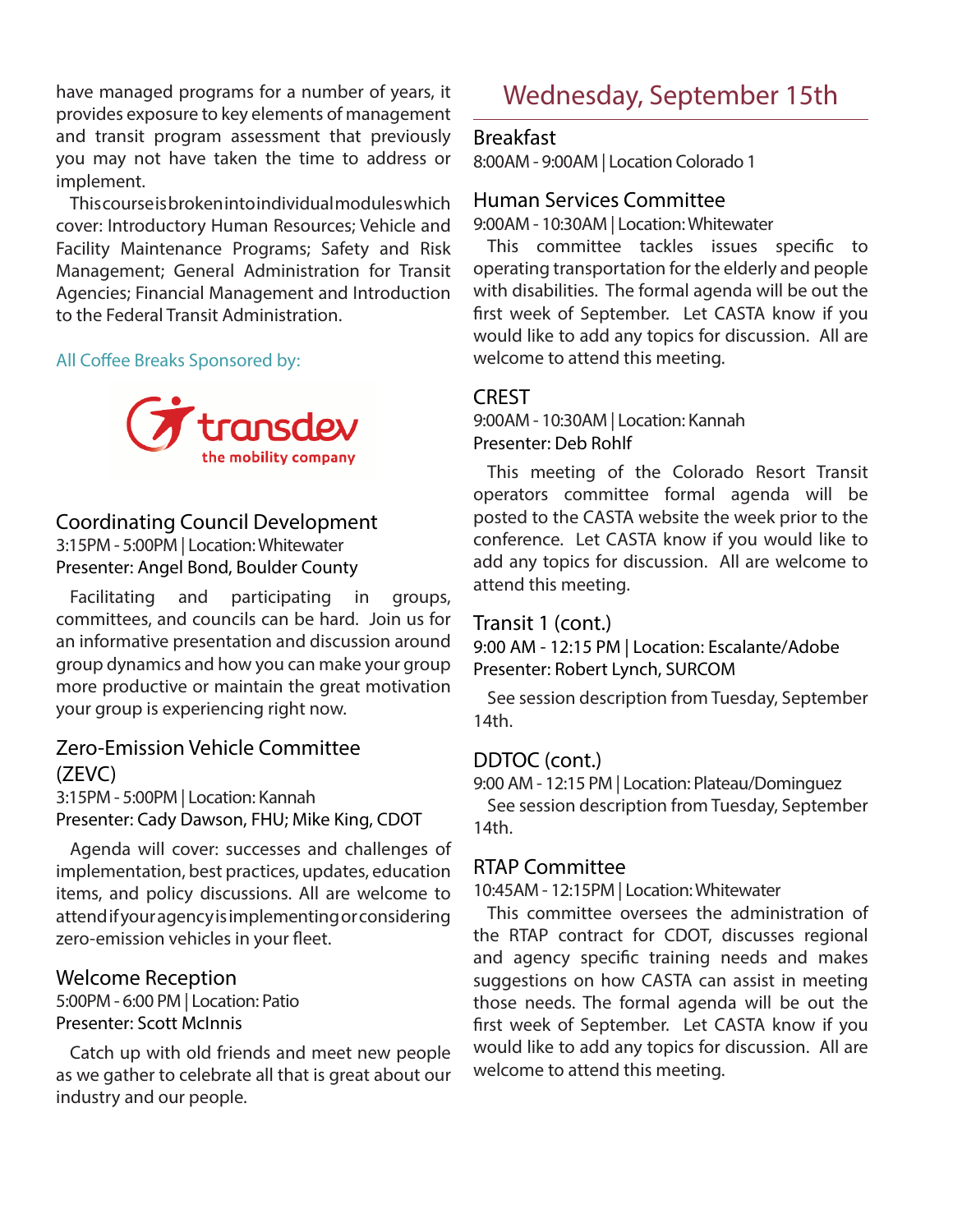#### Business Member Latest & Greatest

10:45AM - 12:15PM | Location: Kannah Presenter: Joe Saldana, Gillig; Buford Barr, New Day Hydrogen.

Join us to hear about new technology, new ideas and new products. You will be hearing from several great business members regarding the latest technological innovations that they have to offer! Follow up with them at the Expo if you have questions you would like answers to.

#### Lunch: Roundtable Discussions

12:15 PM - 1:00 PM | Location: Colorado I

Join us for lunch as each table will discuss different topics related to transit.

#### Vendor Expo

1:00PM - 4:00PM | Location: Colorado II and III

The 2021 CASTA Fall Expo showcases 40 vendors and business members! Be sure to stop by and see what is new and fabulous in the industry . We will also be announcing giveaways on the hour - but you must be present to win!

Bus Show 3:00PM - 4:00PM | Location: Parking Lot

#### Expo Reception

#### 4:00PM - 5:00PM | Location: Colorado II and III

Join us for appetizers, drinks (drink tickets provided by Davey Coach, and networking with our vendors!

Sponsored By:



#### Grand Valley Transit 21st Anniversary Party 5:00PM-7:00PM | Location: South Patio

Grand Valley turned 21 this year, and Mesa County RTPO would like to invite you and your staff to our 21 Anniversary celebration on the south patio of the Grand Junction Convention Center. Join us to celebrate 21 years of service with lawn games, live music, cupcakes, and a cash bar.

## Thursday, September 16th

Breakfast and CASTA Membership Meeting 8:00AM - 9:00AM | Location: Colorado I Presenter: Dawn Block, CASTA President

Join CASTA President for a review of CASTA's 2021 accomplishments and work completed towards our strategic goals, legislative initiatives and new programs. All are welcome!

#### Transit Matters Everywhere - Pt 1: Connecting with Elected Officials - 9:00 AM - 10:15 AM | Location: Whitewater Presenter: Rich Sampson. South West Transit

#### Association

Ensuring that elected officials at all levels - federal, state, local and regional - know about your system and the essential role it plays in strengthening communities also ensures your future stability and success in attracting public investment. This session will provide examples and strategies in communicating not only what your system does but how it aligns with officials' priorities and their constituents' needs.

#### Forecasting Operational, Capital, and Financial Needs for Planning Purposes 9:00 AM - 5:00 pm | Location: Kannah

Presenter: Michael Walk, Texas Transit Institute This all-day session will help participants understand factors that impact transit agencies' future needs how operational and capital needs are related and how to use that understanding to forecast operational and capital needs and prepare a forecasted financial plan. Fair warning there will be pop quizzes but winners will be rewarded!

#### Technical Tour

9:00AM - 12:00PM | Location: Meet in Atrium Presenter: Sarah Brooks , Grand Valley Transit.

Did you know that Grand Valley Transit's fleet runs on CNG created from the municipal's sewage? Come see this fascinating process in action. We'll have buses at the ready to take you out to the CNG plant where you will see the process from start to finish.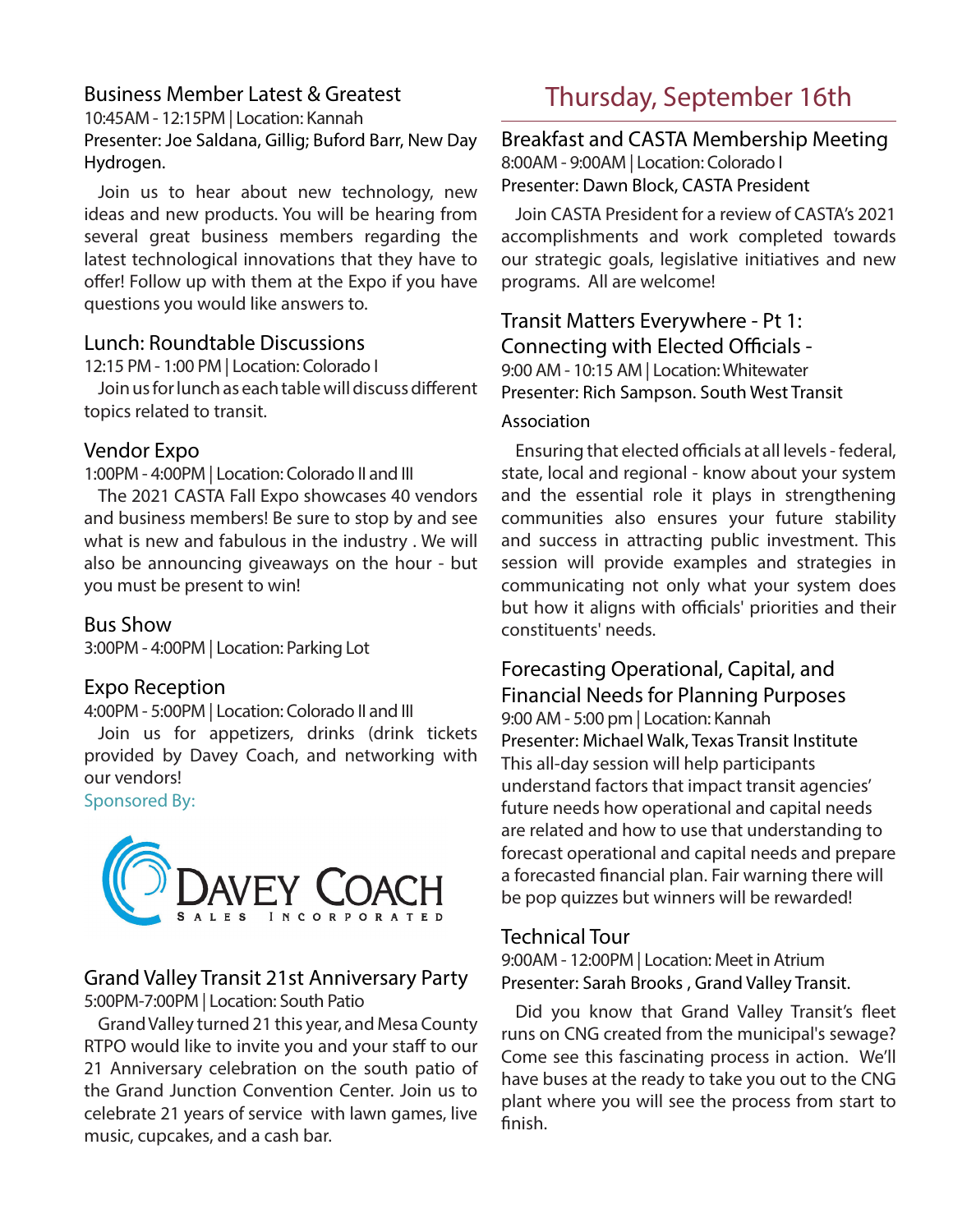### Employee Recruitment, Retention, Recognition

9:00AM - 5:00PM | Location: Plateau/Dominguez Presenters: Kylie Parks

Iindustries throughout the nation are struggling to find and keep team members. During this session you will learn different best practices on recruiting and retaining top talent while navigating the forever evolving workforce and "war for talent".

Hiring employees is a major challenge we're hearing from most industries. How can your agency find new employees and keep the ones they have? We've invited an HR expert to walk us through new solutions to these issues.

#### Transit 1 (continued)

9:00AM - 5:00PM | Location: Escalante/Adobe Presenter: Robert Lynch, SURCOM

See Description on Tuesday, Sept.14.

#### Luncheon - Seeing What's Next

12:00PM - 1:15PM | Location: Colorado 1 Keynote Speaker: Robert Tuckert

Often described as "America's innovation coach," Robert shows you how to spark innovative thinking in yourself and in your team and organization using some surprisingly simple yet powerful concepts.

#### Transit Matters Everywhere - Pt. 2: Explaining Transit's Fully-Allocated Benefits 10:30 AM - 12:00 PM | Location: Whitewater Presenter: Rich Sampson, South West Transit

#### Association

Everyone always seems to know how much things cost, and every transit manager knows their Fully-Allocated Costs. But more important is the value that is produced in the mobility options your service provides. Here, we'll take a look at ways you can calculate the impact of what your riders do "after" they leave the vehicle and the transformative impact your trips have on accessing jobs, healthcare, community services and many more elements of quality of life.

#### Managing the Future

1:15PM-5:00PM | Location: Whitewater

#### Presenter: Robert Tucker

In the post-pandemic world of business, organizations and their leaders are rising rapidly or falling fast based on their ability to anticipate and creatively respond to rapid and often disruptive change. In this session, you will be introduced to the skills and tools needed to anticipate changes that will affect your organization's ability to respond and continue to thrive.

#### CASTA Awards Dinner

6:00PM - 8:00PM | Location Highlands Distillery

Colorado transit has much to celebrate this year. The annual awards banquet allows us to recognize and acknowledge the great minds and hearts that keep our buses running and our communities moving. Join us as we acknowledge the women and men at the heart of industry

## Friday, September 17th

#### Breakfast: Colorado Legislative Update 8:00AM - 9:15AM | Location: Colorado 1

It was an exciting year for transit in the state legislature! Come to hear the inside story of how SB 260 came to be and how the drafters of this legislation hope it will impact your communities and transit agencies.

#### CDOT Update

9:15AM - 12:00PM | Location: Whitewater Presenters: CDOT Division of Transit and Rail Team

In the post-pandemic world of business, organizations and their leaders are rising rapidly or falling fast based on their ability to anticipate and creatively respond to rapid and often disruptive change. In this session, you will be introduced to the skills and tools needed to anticipate changes that will affect your organization's ability to respond and continue to thrive.

#### NEMT Provider Training

9:15AM - 10:30AM | Location: Kannah Presenter: Phill Van Horn

Is your agency a NEMT provider? Join us to learn about the new requirements for providers and best practices to keep your program in compliance. The